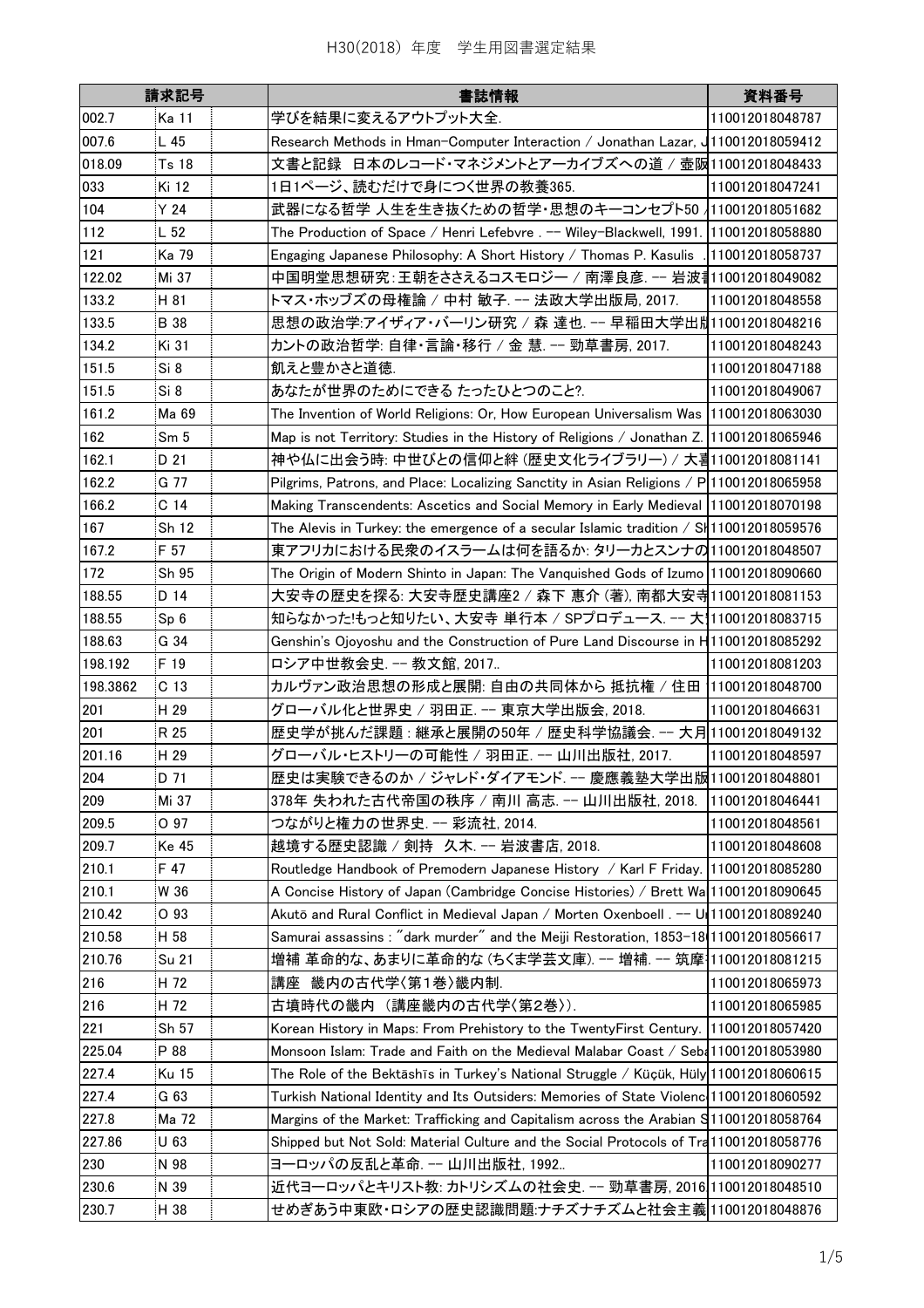|          | 請求記号         | 書誌情報                                                                                    | 資料番号            |
|----------|--------------|-----------------------------------------------------------------------------------------|-----------------|
| 230.8    | So 63        | バルカン学のフロンティア (叢書東欧). -- 彩流社, 2006.                                                      | 110012018048496 |
| 234      | Y 19         | 中東欧史概論. -- 鳳書房, 2001                                                                    | 110012018091522 |
| 234.05   | O 91         | ヨーロッパ史のなかの思想. -- 彩流社, 2016                                                              | 110012018081278 |
| 234.06   | I 89         | 近代ドイツの歴史とナショナリズム・マイノリティ -- 有志舎. 2017                                                    | 110012018081242 |
| 234.6    | Ka 23        | オーストリア国民意識の国制構造—帝国秩序の変容と国民国家原理4110012018048825                                          |                 |
| 234.7    | Sh 67        | ハプスブルク帝国政治文化史—継承される正統性. -- 昭和堂, 2012.  110012018048852                                  |                 |
| 234.7    | I 27         | 近世ハンガリ一農村社会の研究―宗教と社会秩序. -- 北海道大学図┦110012018084263                                       |                 |
| 234.8    | Ki 54        | 近代ボヘミア農村と市民社会―19世紀後半ハプスブルク帝国における110012018048926                                         |                 |
| 234.8    | F 57         | 中世チェコ国家の誕生—君主・貴族・共同体 (静岡大学人文社会科学 110012018081367                                        |                 |
| 234.9    | N 45         | ヨ―ロッパ史研究の新地平―ポ―ランドからのまなざし. -- 昭和堂, 20(110012018054361                                   |                 |
| 234.9    | Y 19         | ポーランドの貴族の町―農民解放前の都市と農村、ユダヤ人. -- 刀水 110012018081293                                      |                 |
| 235.05   | N 35         | アンシアン・レジーム期フランスの権力秩序 蜂起をめぐる地域社会とヨ110012018081355                                        |                 |
| 236.05   | Ta 94        | スペイン帝国と複合君主政. -- 昭和堂, 2018.                                                             | 110012018054358 |
| 238      | Ta 94        | 国民統合と歴史学: スターリン期ソ連における『国民史』論争 (学術叢書110012018091546                                      |                 |
| 238.07   | W 12         | ロシア革命——ペトログラード 1917年2月. -- 作品社, 2018.                                                   | 110012018048356 |
| 238.5    | H 47         | ベラルーシ: 境界領域の歴史学. -- 彩流社, 2013                                                           | 110012018081180 |
| 238.7    | Sh 25        | ロシア帝国の膨張と統合―ポスト・ビザンツ空間としてのベッサラビア.                                                       | 110012018084290 |
| 238.84   | E 37         | リトアニアの歴史 (世界歴史叢書). -- 明石書店, 2018.                                                       | 110012018048344 |
| 239      | Y 31         | 移動がつくる東中欧・バルカン史. -- 刀水書房, 2017.                                                         | 110012018048902 |
| 239.35   | Ka 74        | ハプスブルク軍政国境の社会史: 自由農民にして兵士 (学術叢書). --                                                    | 110012018084340 |
| 289.1    | Ta 78        | 初代大審院長玉乃世履:年譜 / 吉岡達生. -- 冨永書店 (委託販売所) 110012018054827                                   |                 |
| 289.1    | Ts 87        | 日本近代法典編纂の軌跡:元老院議官鶴田皓.                                                                   | 110012018085241 |
| 289.3    | J 93         | 背教者の肖像: ローマ皇帝ユリアヌスをめぐる言説の探究 / 添谷 育志110012018048332                                      |                 |
| 289.3    | C89          | 未来世代の権利.                                                                                | 110012018048813 |
| 302.274  | W 68         | Turkey's Alevi enigma: a comprehensive overview / White, P. J., & Jon 110012018060603   |                 |
| 309.2    | P 28         | Thomas More / Joanne Paul . -- Polity, 2016.                                            | 110012018058915 |
|          |              | Liberal Moments: Reading Liberal Texts / .-- Bloomsbury USA Acad 110012018063066        |                 |
| 311.1    | A 94         |                                                                                         |                 |
| 311.15   | Ma 53        | Public Administration Ethics for the 21st Century / J. Michael Martine 110012018070212  |                 |
| 311.2    | C83          | Princeton Readings in Political Thought: Essential Texts from Plato to 110012018052734  |                 |
| 311.21   | Sh 36        | 歴史と永遠——江戸後期の思想水脈 / 島田英明. -- 岩波書店, 2018 110012018047202                                  |                 |
| 311.23   | O 17         | 宗教改革と大航海時代におけるキリスト教共同体 / 小田英. -- 文生書110012018051860                                     |                 |
| 311.23   | O 82         | 公開性の根源?秘密政治の系譜学 / 大竹 弘二. -- 太田出版, 2018.                                                 | 110012018048965 |
| 311.23   | Ko 24        | 西洋政治思想と宗教 思想家列伝 / 古賀 敬太. -- 風行社, 2018.                                                  | 110012018048650 |
| 311.233  | F 26         | ロバート・フィルマーの政治思想——ロックが否定した王権神授説 / 古110012018046438                                       |                 |
| 311.233  | To 79        | 妥協の政治学 イギリス議会政治の思想空間 / 遠山 隆淑. -- 風行社, 110012018048686                                   |                 |
| 311.234  | A 45         | カントの政治哲学入門: 政治における理念とは何か / 網谷 壮介. -- 白110012018054447                                   |                 |
| 311.234  | A 45         | 共和制の理念: イマヌエル・カントと一八世紀末プロイセンの「理論と実 110012018048522                                      |                 |
| 311.234  | Mo 25        | アーレントのマルクス: 労働と全体主義 / 百木 漠. -- 人文書院, 2018. 110012018054450                              |                 |
| 311.234  | A 45         | 共和制の理念: イマヌエル・カントと一八世紀末プロイセンの「理論と実 110012018081304                                      |                 |
| 311.2348 | N 46         | 近代スロヴァキア国民形成思想史研究––「歴史なき民」の近代国民法 110012018048938                                        |                 |
| 311.2349 | Mi 88        | ポーランド問題とドモフスキ—国民的独立のパトスとロゴス. -- 北海道 110012018048888                                     |                 |
| 311.235  | C86          | コンドルセと〈光〉の世紀:科学から政治へ / 永見 瑞木. -- 白水社, 201 110012018048980                               |                 |
| 312.274  | Ma 65        | The Alevis in Turkey and Europe: identity and managing territorial dive 110012018058788 |                 |
| 312.391  | F 66         | 国王カロル対大天使ミカエル軍団―ルーマニアの政治宗教と政治暴力110012018048484                                          |                 |
| 312.53   | Sc 4         | The Chicago Companion to Tocqueville's Democracy in America / Jam 110012018060627       |                 |
| 316.1    | Mi 76        | 監視社会と公文書管理 / 三宅 弘. -- 花伝社, 2018.                                                        | 110012018049043 |
| 316.8    | Ma 59        | 民族自決権の意義と限界. -- 有信堂高文社, 2003.                                                           | 110012018051643 |
| 316.8    | <b>Su 96</b> | Slave Trade Profiteers in the Western Indian Ocean: Suppression and 110012018058903     |                 |
| 316.83   | N 28         | 民族浄化のヨーロッパ史:憎しみの連鎖の20世紀 (名古屋市立大学人 110012018081138                                       |                 |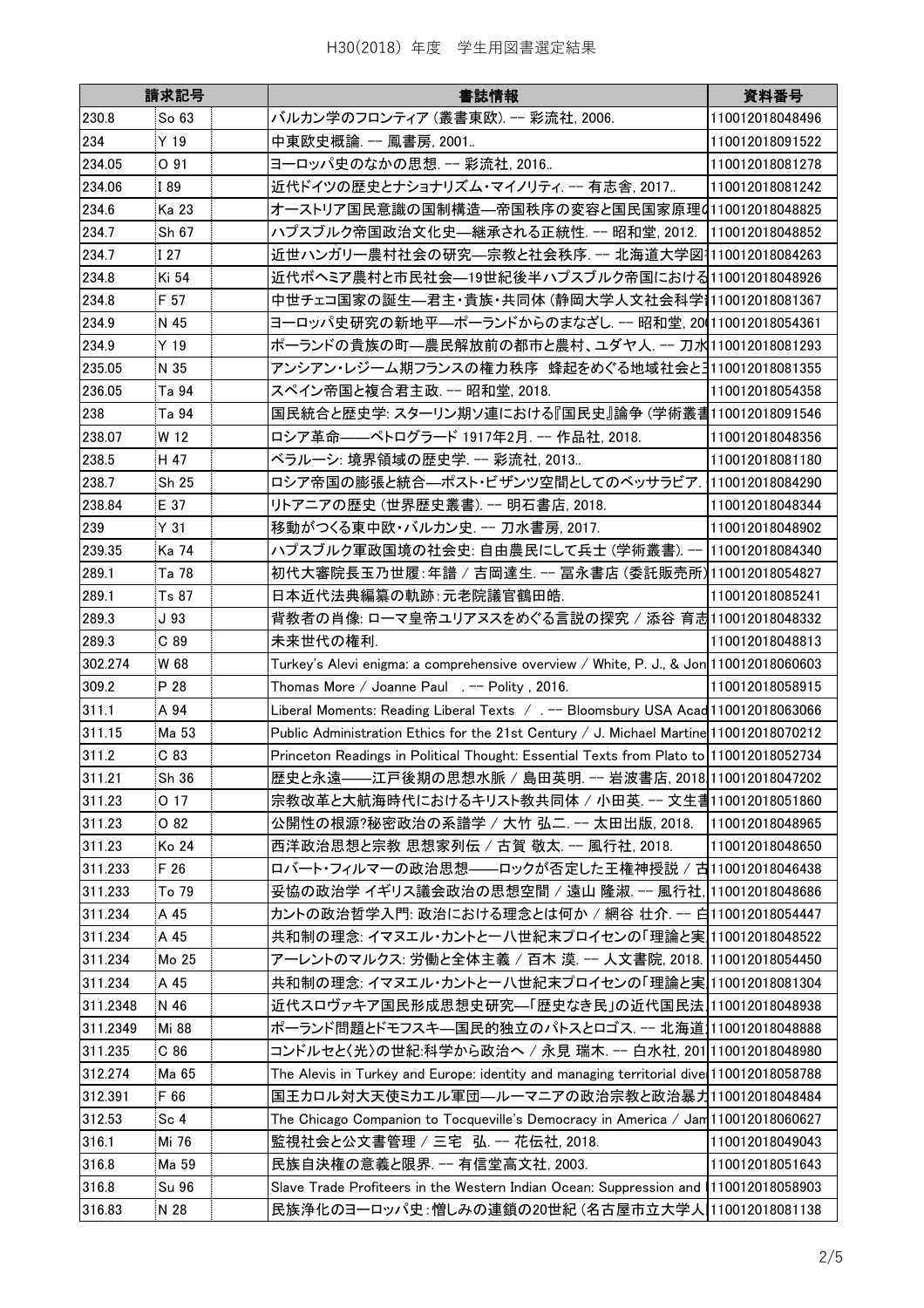|         | 請求記号  | 書誌情報                                                                                   | 資料番号            |
|---------|-------|----------------------------------------------------------------------------------------|-----------------|
| 316.839 | So 95 | Managing Invisibility: Dissimulation and Identity Maintenance Among Al 110012018065934 |                 |
| 317     | Sh 11 | Classics of Public Administration / Jay M. Shafritz & Albert C. Hyde . 110012018057417 |                 |
| 317.953 | R 33  | Public Personnel Management: Current Concerns, Future Challenges 6 110012018056605     |                 |
| 318     | O 63  | 人口減少時代を生き抜く自治体——希望の自治体行政学 / 大森彌. ┤110012018049004                                      |                 |
| 318     | I 54  | AIで変わる自治体業務—残る仕事、求められる人材 / 稲継裕昭. -- ヺ゚110012018048674                                  |                 |
| 318.291 | I 44  | 大牟田市まちづくりの二つの難題—「楕円的構図」による把握 (自治総 110012018054408                                      |                 |
| 318.37  | G 99  | 地方自治体版「働き方改革」職場実践ガイド / 株式会社行政マネジメコ110012018048623                                      |                 |
| 318.5   | Sh 96 | お役所仕事の倫理と論理—これでいいのかお役所仕事・倒産もなく首  10012018048270                                        |                 |
| 318.5   | H 74  | -目でわかる自治体の文書管理-行政文書管理ガイドラインの実践- 110012018048698                                        |                 |
| 318.6   | O 17  | 農山村からの地方創生 / 小田切徳美. -- 筑摩書房, 2018.                                                     | 110012018048662 |
| 319     | H 38  | 紛争化させられる過去——アジアとヨーロッパにおける歴史の政治化. 110012018048457                                       |                 |
| 319.346 | B 31  | 世界とつながるハプスブルク帝国: 海軍・科学・植民地主義の連動. --  110012018048472                                   |                 |
| 319.347 | O 25  | 冷戦期のハンガリー外交―ソ連・ユーゴスラヴィア間での自律性の模乳110012018086585                                        |                 |
| 322.1   | N 71  | 刑事訴訟法制定資料全集─昭和刑事訴訟法編13/井上正仁・渡辺吲110012018051910                                         |                 |
| 322.1   | N 71  | 刑事訴訟法制定資料全集─昭和刑事訴訟法編14/井上正仁・渡辺吲110012018048914                                         |                 |
| 322.16  | Ka 79 | 矩を踰えて:明治法制史断章/霞信彦. -- 慶應義塾大学出版会, 2001110012018081126                                   |                 |
| 323.14  | Sh 91 | 総点検 日本国憲法の70年 / 宍戸常寿 編著. -- 岩波書店, 2018.                                                | 110012018048751 |
| 326     | Ma 66 | 市民的自由のための市民的熟議と刑事法 増田豊先生古稀祝賀論文 110012018048460                                         |                 |
| 326     | Ta 29 | 刑法「明治13年」講義録 / 高木豊三. -- 信山社出版, 1999.                                                   | 110012018086573 |
| 326.01  | H 38  | 刑罰はなぜ必要か:最終弁論 / ヴィンフリート・ハッセマー. -- 中央大=110012018081343                                  |                 |
| 326.01  | Ta 33 | 刑法基礎理論の可能性 / 高橋直哉. -- 成文堂, 2018.                                                       | 110012018081316 |
| 326.02  | W 41  | 日本刑法草案会議筆記(第 I 分冊~第IV分冊および別冊、全5冊)+ 付110012018085075                                    |                 |
| 326.02  | W 41  | 日本刑法草案会議筆記(第Ⅰ分冊~第Ⅳ分冊および別冊、全5冊)+ 付110012018085087                                       |                 |
| 326.02  | W 41  | 日本刑法草案会議筆記(第Ⅰ分冊~第Ⅳ分冊および別冊、全5冊)+ 付110012018085090                                       |                 |
| 326.02  | W 41  | 日本刑法草案会議筆記(第 I 分冊~第Ⅳ分冊および別冊、全5冊)+ 付110012018085101                                     |                 |
| 326.02  | W 41  | 日本刑法草案会議筆記(第Ⅰ分冊~第Ⅳ分冊および別冊、全5冊)+ 付110012018085113                                       |                 |
| 326.02  | W 41  | 日本刑法草案会議筆記(第 I 分冊~第IV分冊および別冊、全5冊)+ 付110012018085125                                    |                 |
| 326.04  | Ta 33 | 刑事法学の未来 長井圓先生古稀記念 / 高橋則夫ほか編. -- 信山社110012018051907                                     |                 |
| 326.04  | Ma 18 | 刑法・刑事政策と福祉・岩井宜子先生古稀祝賀論文集/町野朔ほか╣110012018091510                                         |                 |
| 326.08  | Sa 14 | 講義案・裁判記録 I /佐伯千仭. -- 信山社出版, 2018.                                                      | 110012018051884 |
| 326.08  | Sa 14 | 裁判記録Ⅱ / 佐伯千仭. -- 信山社出版, 2018.                                                          | 110012018051896 |
| 326.098 | H 83  | 高等裁判所刑事裁判速報集〔平成28年〕/法務省大臣官房司法法制†110012018051667                                        |                 |
| 326.1   | Ma 81 | 刑法総論講義[第5版補訂版] 3冊 / 松宮孝明. -- 成文堂, 2018.                                                | 110012018046756 |
| 326.1   | Ma 81 | 刑法総論講義[第5版補訂版] 3冊 / 松宮孝明. -- 成文堂, 2018.                                                | 110012018046768 |
| 326.1   | Ma 81 | 刑法総論講義[第5版補訂版] 3冊 / 松宮孝明. -- 成文堂, 2018.                                                | 110012018046771 |
| 326.1   | H 48  | 刑法総論〔第2版〕 / 林幹人. -- 東京大学出版会, 2008.                                                     | 110012018084287 |
| 326.1   | Ta 16 | コンパクト刑法総論 / 只木誠. -- 新世社, 2018.                                                         | 110012018081177 |
| 326.1   | Sa 17 | 刑法総論講義案(4訂版) / 裁判所職員総合研修所監修. -- 司法協会 10012018084275                                    |                 |
| 326.15  | H 32  | 未遂犯論の諸問題 / 原口伸夫. -- 成文堂. 2018.                                                         | 110012018049070 |
| 326.2   | Ma 81 | 刑法各論講義[第5版] 3冊 / 松宮孝明. -- 成文堂, 2018.                                                   | 110012018046783 |
| 326.2   | Ma 81 | 刑法各論講義[第5版] 3冊 / 松宮孝明. -- 成文堂, 2018.                                                   | 110012018046795 |
| 326.2   | Ma 81 | 刑法各論講義[第5版] 3冊 / 松宮孝明. -- 成文堂, 2018.                                                   | 110012018046806 |
| 326.22  | Mo 51 | 性暴力の罪の行為と類型 / 森川恭剛. -- 法律文化社, 2017.                                                    | 110012018048611 |
| 326.26  | Se 24 | 不正融資における借手の刑事責任 / 関哲夫. -- 成文堂, 2018.                                                   | 110012018048282 |
| 327.64  | Y 48  | 公判前整理手続の実務 / 山崎学. -- 弘文堂, 2016.                                                        | 110012018048231 |
| 327.64  | N 89  | 公判前整理手続の実務 / 庭山英雄ほか編. -- 青林書院, 2015.                                                   | 110012018051872 |
| 334.453 | Y 31  | 大西洋を越えるハンガリー王国の移民―アメリカにおけるネットワーク【110012018084251                                       |                 |
| 334.5   | O 97  | 移動と革命―ディアスポラたちの「世界史」 -- 論創社, 2012                                                      | 110012018081281 |
| 335.15  | J 48  | SDGsの基礎.                                                                               | 110012018048368 |
|         |       |                                                                                        |                 |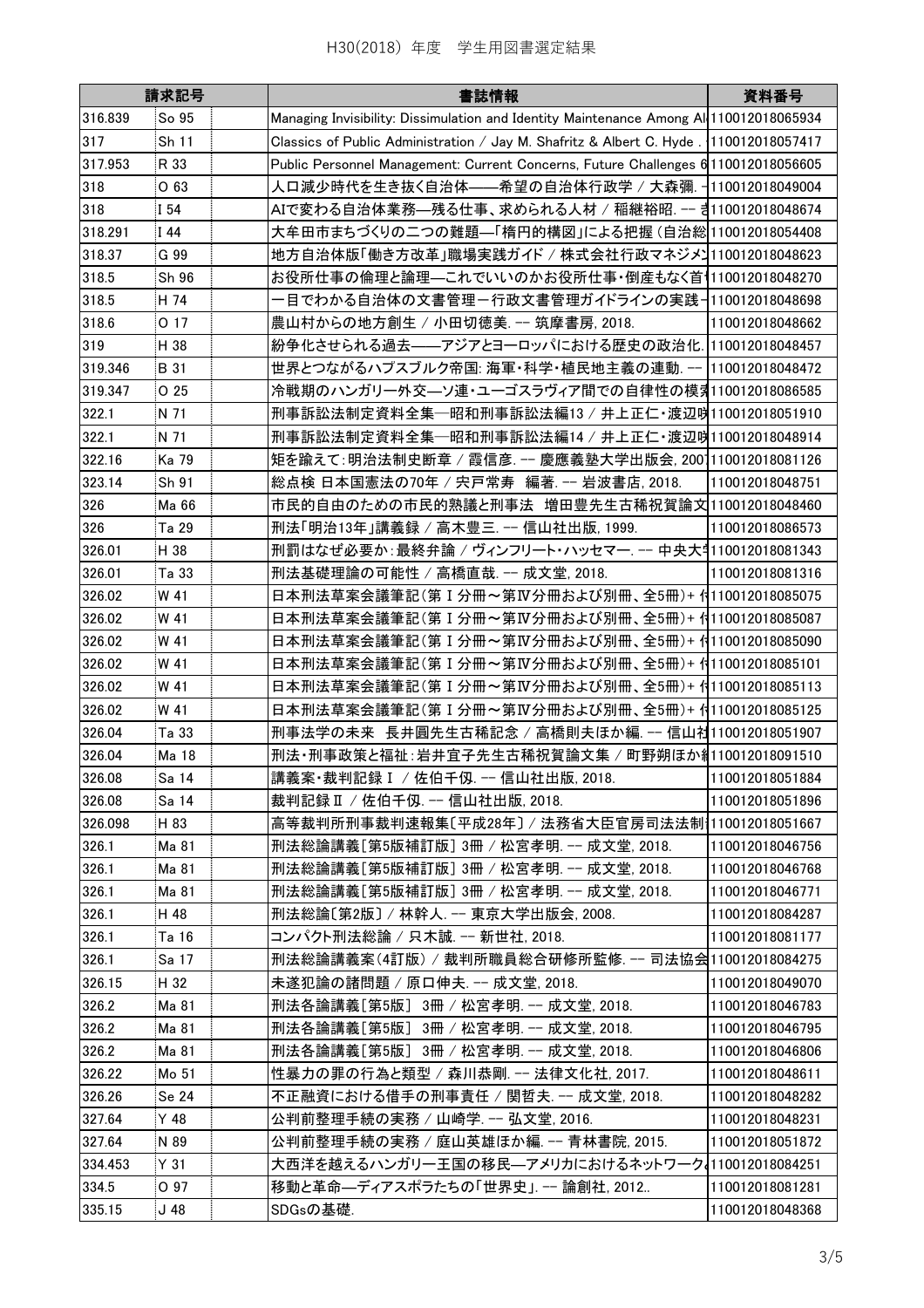|         | 請求記号          | 書誌情報                                                                                 | 資料番号            |
|---------|---------------|--------------------------------------------------------------------------------------|-----------------|
| 335.21  | N 73          | なぜ倒産 23社の破綻に学ぶ失敗の法則.                                                                 | 110012018047176 |
| 335.48  | Ta 65         | 三井物産の組織デザイン 総合商社の国際競争力 武居 奈緒子.                                                       | 110012018048585 |
| 336.1   | N 22          | 世界ーシンプルな「戦略」の本.                                                                      | 110012018091852 |
| 336.17  | I 26          | 知財マネジメントの要点 企業のための地図と羅針盤.                                                            | 110012018051655 |
| 336.17  | Ke 32         | イノベーションの達人!――発想する会社をつくる10の人材.                                                        | 110012018091534 |
| 336.4   | I 64          | 人事のためのデータサイエンス / 入江崇介. -- 中央経済社, 2018.                                               | 110012018048748 |
| 350.19  | O 37          | 行政記録と統計制度の理論 - インド統計改革の最前線から / 岡部 糾110012018080810                                   |                 |
| 361.1   | Ta 84         | よい社会の探求—労働・自己・相互性 / 田中 拓道 -- 風行社, 2014.  110012018056620                             |                 |
| 361.1   | Ma 12         | 貧困の倫理学 3冊.                                                                           | 110012018049016 |
| 361.1   | Ma 12         | 貧困の倫理学 3冊.                                                                           | 110012018049028 |
| 361.1   | Ma 12         | 貧困の倫理学 3冊.                                                                           | 110012018049031 |
| 361.46  | Ka 33         | 国家建設のイコノグラフィー―ソ連とユーゴの五カ年計画プロパガンダ 110012018081192                                     |                 |
| 361.64  | Mu 43         | 世代の歴史社会学—近代ドイツの教養・福祉・戦争. -- 昭和堂, 2012 110012018084301                                |                 |
| 362.347 | Ko 95         | 身分社会と市民社会—19世紀ハンガリー社会史 (人間科学叢書). -- 1110012018081230                                 |                 |
|         |               |                                                                                      |                 |
| 364     | I 94          | 社会保障法の法源—シリーズ社会保障法研究6 / 岩村・菊池. -- 信山110012018054373                                  |                 |
| 364     | I 94          | 社会的包摂・社会統合と社会保障法—シリーズ社会保障法研究7 / 岩110012018054385                                     |                 |
| 364     | I 94          | 社会保障法学における解釈論と政策論—シリーズ社会保障法研究8 /110012018054397                                      |                 |
| 364     | N 84          | 入門テキスト社会保障の基礎 / 西村淳(編). -- 東洋経済. 2016.                                               | 110012018048546 |
| 364     | I 52          | 〈概観>社会保障法総論・社会保険法 / 伊奈川秀和 -- 信山社, 2018. 110012018054423                              |                 |
| 364.3   | N 84          | 社会保険の考え方 / 西村健一郎(編). -- ミネルヴァ書房, 2018.                                               | 110012018048635 |
| 364.6   | H 87          | 年金保険法[第4版] / 堀勝洋. -- 法律文化社, 2017.                                                    | 110012018048573 |
| 365.31  | Sh 36         | 住宅扶助と最低生活保障 / 嶋田佳広. -- 法律文化社, 2018.                                                  | 110012018048395 |
| 365.31  | Mo 65         | 近代チェコ住宅社会史. -- 北海道大学出版会, 2013.                                                       | 110012018054411 |
| 365.31  | A 92          | カトリシズムと戦後西ドイツの社会政策―1950年代におけるキリスト教 110012018048255                                   |                 |
| 367.2   | F 32          | 問題だらけの女性たち. -- 河出書房新社, 2018.                                                         | 110012018048317 |
| 367.2   | O 15          | 変革の鍵としてのジェンダー:歴史・政策・運動. -- ミネルヴァ書房, 201  110012018081266                             |                 |
| 367.2   | Mi 94         | 女性から描く世界史 17~20世紀への新しいアプローチ. -- 勉誠出版, 2(110012018081227                              |                 |
| 367.21  | C88           | Cultivating Femininity: Women and Tea Culture in Edo and Meiji Japan 110012018063054 |                 |
| 368.64  | J 76          | 性犯罪・被害:性犯罪規定の見直しに向けて / 女性犯罪研究会. -- 尚110012018084337                                  |                 |
| 369     | Ma 66         | 変わる福祉社会の論点 / 新田ほか. -- 信山社, 2018.                                                     | 110012018048406 |
| 369.12  | I 52          | 〈概観〉社会福祉法 / 伊奈川秀和. -- 信山社, 2018.                                                     | 110012018054435 |
| 369.2   | Mu 59         | 生活保護法成立過程の研究 / 村田隆史. -- 自治体研究社, 2018.                                                | 110012018048418 |
| 369.3   | Ki 46         | 自然災害の発生と法制度 / 木下誠也. -- コロナ社, 2018.                                                   | 110012018048775 |
| 369.3   | Sh 49         | 協働知創造のレジリエンス / 清水美香. -- 京都大学学術出版, 2015.  110012018048371                             |                 |
| 371.5   | H 53          | TOK(知の理論)を解読する~教科を超えた知識の探究~.                                                         | 110012018048445 |
| 372.34  | Ta 84         | 近代国家形成期の教育改革—バイエルンの事例にみる. -- 昭和堂, 2 110012018090280                                  |                 |
| 375.324 | H 36          | 歴史学者と読む高校世界史: 教科書記述の舞台裏 / 長谷川 修一. -- 110012018048790                                 |                 |
| 377.04  | F 76          | 対立する国家と学問: 危機に立ち向かう人文社会科学 / 福井 憲彦. -- 110012018049055                                |                 |
|         |               |                                                                                      |                 |
| 377.15  | D 93          | 学生が変わるプロブレム・ベースド・ラーニング実践法―学びを深める1110012018048864                                     |                 |
| 377.15  | Sw 4          | Team-Based Learning in the Social Sciences and Humanities: Group W110012018070200    |                 |
| 377.21  | W 46          | 私立大学はなぜ危ういのか.                                                                        | 110012018048294 |
| 382.1   | Mi 77         | 宮本常一を旅する / 木村哲也. -- 河出書房新社, 2018.                                                    | 110012018048305 |
| 395.39  | I 33          | 沖縄米軍基地と日米安保: 基地固定化の起源 1945-1953 / 池宮城 陽110012018048228                               |                 |
| 410.8   | $\mathsf{Sg}$ | 複雑系科学への招待 2018年 05 月号 [雑誌]: 数理科学 別冊.                                                 | 110012018048421 |
| 421.4   | St 8          | ストロガッツ 非線形ダイナミクスとカオス 2冊.                                                             | 110012018047226 |
| 421.4   | St 8          | ストロガッツ 非線形ダイナミクスとカオス 2冊.                                                             | 110012018047238 |
| 421.4   | St 8          | Nonlinear Dynamics and Chaos: With Applications to Physics, Biology, 110012018070186 |                 |
| 429.1   | E 96          | だれが原子をみたか.                                                                           | 110012018048992 |
| 490.15  | N 71          | 〈いのち〉はいかに語りうるか? 一生命科学·生命倫理における人文知の110012018065997                                    |                 |